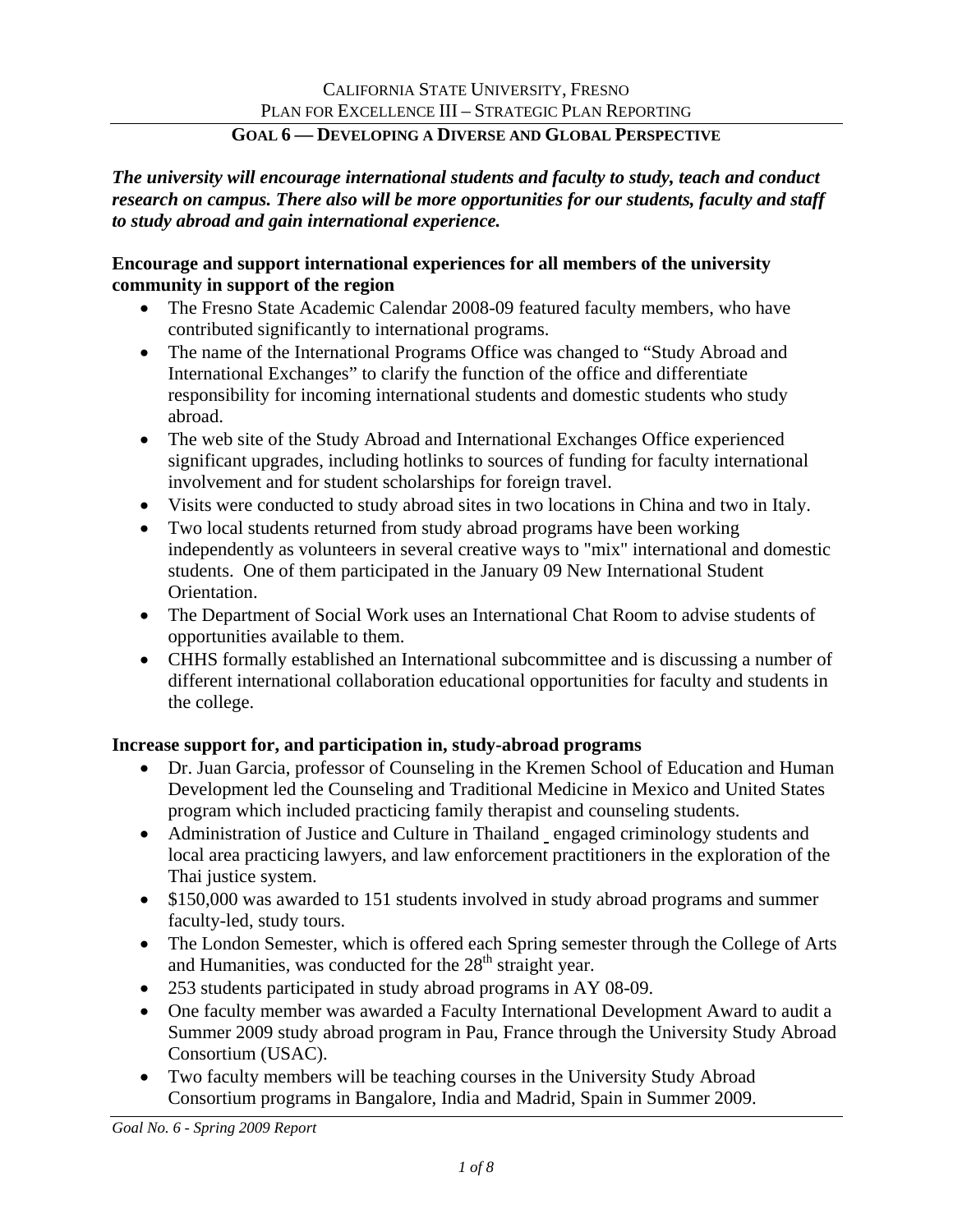- London Semester 2009 just returned from London with 19 students and two faculty
- Our Music program sent a 70 member choir to Beijing and the Marching band participated in the opening activities of the Beijing Olympics.
- The International Business Program (IBP) conducted a summer abroad program in which 120 Fresno State students spent two weeks abroad while completing designated core classes.
- Eight LCOE students traveled to Cambodia as part of an Engineers without Border (EWB-Fresno State) project in January 2009.
- South Pacific Semester (Spring 2009) involves 21 students and three faculty in New Zealand and Australia studying the Biology, Geology and Art History of the region.
- Discussion is underway with the University of London about a summer field experience at the University Marine Biological Station, Millport on the Isle of Cumbrae, Scotland..
- Dr. Gary Greene, formerly of Moss Landing Marine Laboratories, has set up a marine station on Orcas Island in the San Juan Islands and is willing to take students on field experiences off the West Coast of Canada. This would be appropriate for biology and geology students.
- Criminology continues to facilitate a student exchange program with Tokiwa University in Mito, Japan.
- One History professor had a summer abroad course for her students through USAC.
- 9 graduate students and 1 professor from the Kremen School of Education and Human Development participated in a TESL (Teaching English as a Second Language) servicelearning project in Playa del Carmen, Mexico.
- The first study abroad trip to Egypt in the new Middle East Studies Project was conducted during Spring Break of 2009.
- 8 short-term, faculty-led programs were organized (three separate trips to Mexico and one each to Trinidad, Switzerland, Spain, Armenia, and Egypt).
- International Business Programs in England-France and Belgium coordinated and led by professor Ali Peyvandi are supported through special grant support as well as school and university scholarships through the Study Abroad Office and International Exchanges.
- A Viticulture and Enology Summer School was held in the summer of 2008 in Switzerland, Italy and France as a partnership between Fresno State, Cal Poly at San Luis Obispo and the University of Applied Sciences in Changins, Switzerland, students and faculty from all three institutions participated in the four-week session in Europe.
- During spring break, a group of 10 students traveled with Dr. ElKharbawy (Art) to Cairo, Egypt.
- A Fulbright Hays grant proposal for travel/research study abroad in Egypt was submitted and if funded a group of 13 faculty member and graduate students will be traveling to Egypt for four weeks.
- The Craig Internship Program placed two interns in international companies (Mercedes Benz in Germany and Floway Pumps in Cyprus), and another intern is going to Germany this summer to work at the World Monetary Fund (WMF).
- Drs. Juan Garcia and Claire Sham Choy from counseling took a group of students on a study tour in Mexico.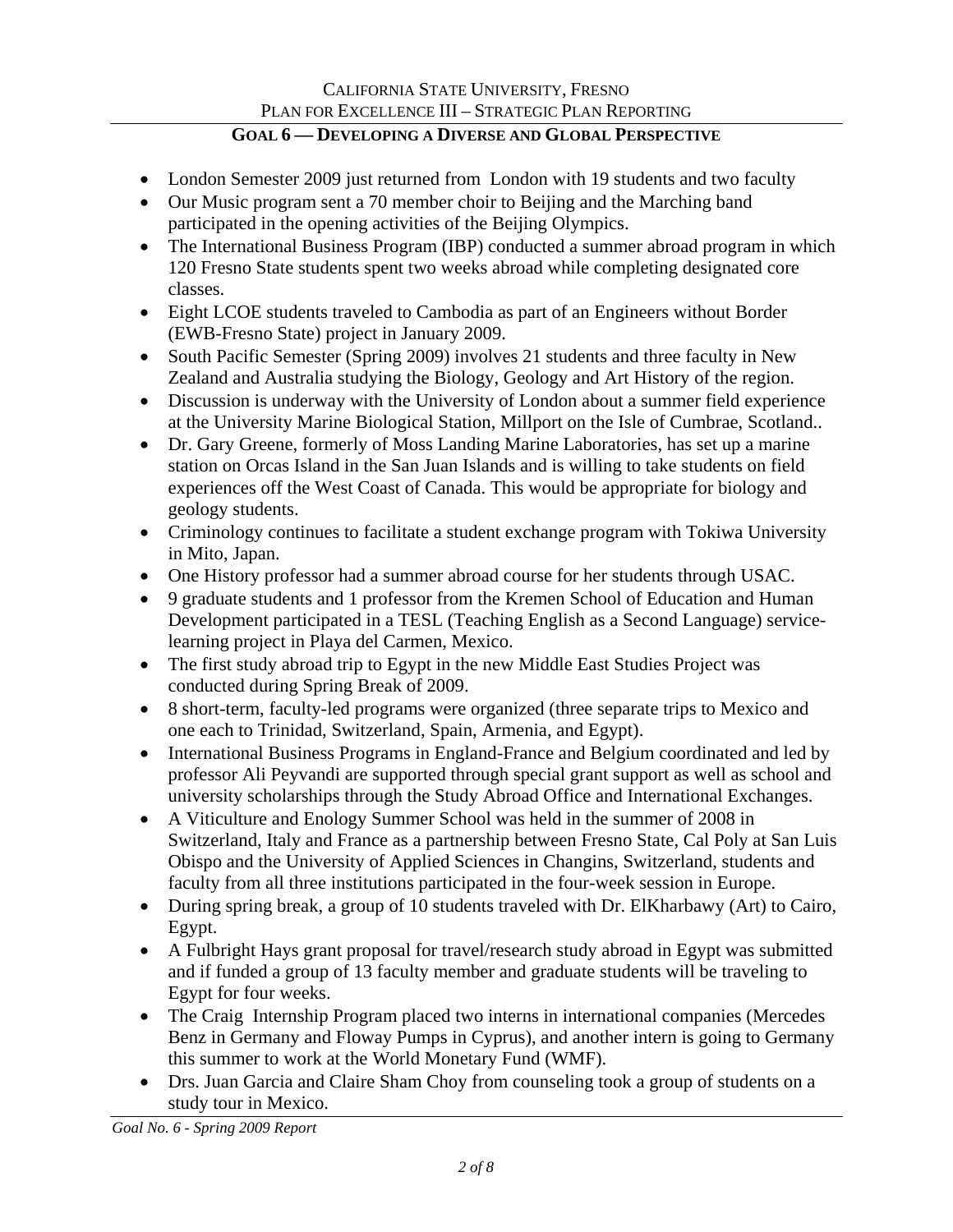- Dr. Sham Choy led a group of faculty to Ghana.
- Several undergraduate students have been involved in summer research at CERN (10) students).

#### **Increase our international student enrollment at both the undergraduate and graduate level**

- 100 credit hours of tuition waivers were awarded to 31 new international students, including 24 graduate students, from eight countries.
- 30 credit hours of tuition waivers were awarded to 6 students from China, who are participating in the 1:2:1 exchange program where they complete two years of undergraduate work on the Fresno State campus before returning home to China.
- 280 credit hours of tuition waivers were awarded to 45 international students by deans.
- International student enrollment efforts included a fall recruiting trip to Asia. The ISSP director visited high schools and staffed an information table at College Fairs in Thailand, Malaysia, Vietnam, Singapore, Hong Kong, PRC Shanghai, PRC Beijing, Korea, and Japan. Interest in Fresno State seemed high in Vietnam and in China, with business and engineering the most attractive majors. One particularly well-prepared Chinese student who talked with the ISSP director in Beijing applied and was admitted to a Master's in Accountancy at Fresno State for fall, 2009.
- The ISSP director met with six students in Tokyo who enrolled in January, 2009. Dr. Katsuyo Howard, teaching this year in Tokyo for the Chancellor's Office, has found limited interest at Waseda University in study at Fresno State.
- The Sponsored Student Advisor at ISSP visited the Saudi Arabian Cultural Mission in Washington, DC -we now have 27 students fully sponsored by that government. Fresno State is seen as a "model" institutional partner from an administrative/advising point of view. This year we also have sponsored students (one each) from Kuwait, Oman, and the United Arab Emirates.
- The new Hans L. Beck and Anna Scholarship, providing a "full ride" for two international students with preference for students from Ecuador and Denmark, will be offered for the first time in fall, 2009. The ISSP director has been actively following up an April, 2008 visit to Quito high schools and Quito Fulbright office. Five applications have been received that clearly are due to this scholarship opportunity.
- The IIE Fulbright office placed five scholars at Fresno State this year, two are advanced researchers (not enrolled) and three are working on masters degrees here in linguistics (Russian student and Turkish student) and mass communication (Vietnamese student).
- Current international students serving as Peer Advisors are responding to e-mail questions from admitted students before arrival. They provide information about such topics as making friends, finding housing, or understanding what this part of the USA may be like.
- The International Student Advisor contacts all international students on probation or disqualification to suggest they make appointments and to offer support.
- Graduate Coordinators have been provided information on international admission issues and training on undergraduate university education and documents from India.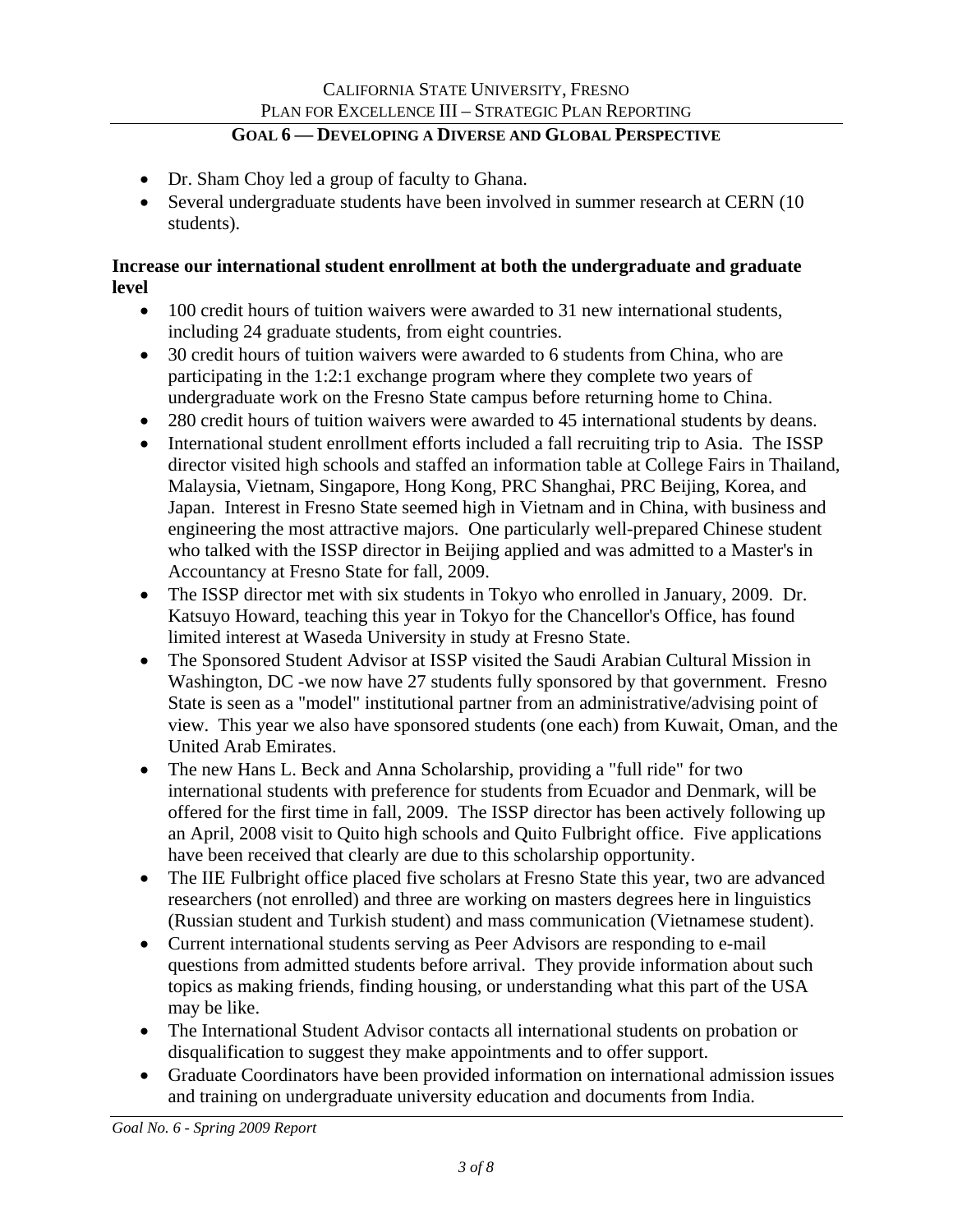- The ISSP director and International Student Advisor held a meeting with the Graduate Coordinator and the Chair of Computer Science to discuss the admission and retention of international graduate students in computer science.
- ISSP staff have attended special academic presentations offered by students/faculty in Japanese Studies, and in Biotechnology, showing interest and support to faculty and students in those disciplines.
- The Office of Research and Sponsored Programs provided leadership in the development of the Dual Degree 1+2+1 with four Chinese universities. After two years of discussions, the program was launched in the 2008-2009 academic year as a pilot effort in CAST. The 1-2-1 program with China was initiated – 6 students from three Chinese universities started the food science program in the Department of Food Science and Nutrition.
- The Office of Research and Sponsored Programs developed and coordinated two English Language Camps for Chinese middle school students during the summer of 2008. Over 100 Chinese students attended the camps, which included ESL instruction from the American English Institute, cultural interactions with Hispanic students, and regional field trips.
- The Division of Graduate Studies provided monies for the Provost's Graduate Scholarships which were awarded to some international students.
- The Division of Graduate Studies provided tuition waivers for international students.
- A workshop on international admissions was provided to faculty and graduate program coordinators by the Division of Graduate Studies.
- The American English Institute (AEI) offers an intensive English language program to international students. About fifty percent of the students who complete the program and pass TOEFL continue their college degree at Fresno State.
- The International Business Program (IBP) conducted one-for-one international exchange programs and international partnerships bringing international students to study here for a semester or two
- Several International students visiting the CSB were placed in local internships (La Tapatia, Vine Global, UBS).

## **Develop collaborative partnerships with international institutions**

- 5 faculty members and the Director of Study Abroad participated in a Trilateral Conference in Beijing, China with representatives of Konkuk University in Korea and the Beijing Union University in China.
- Campus-wide protocols were developed and approved by the deans for preparing collaborative agreement with international partners and for hosting international delegations from partnering institutions on our campus.
- ORSP is taking the initiative of expanding the ACT Center services to include cooperative arrangements for workplace skills assessments in the Philippines.
- The CAST Dean and one faculty member from the Department of Industrial Technology visited Sri Lanka at the invitation of the Minister of Agriculture, an alumnus of the College (Plant Science). During the visit they interacted with various government centers and faculty members and administration from the University of Peradeniya, Faculty of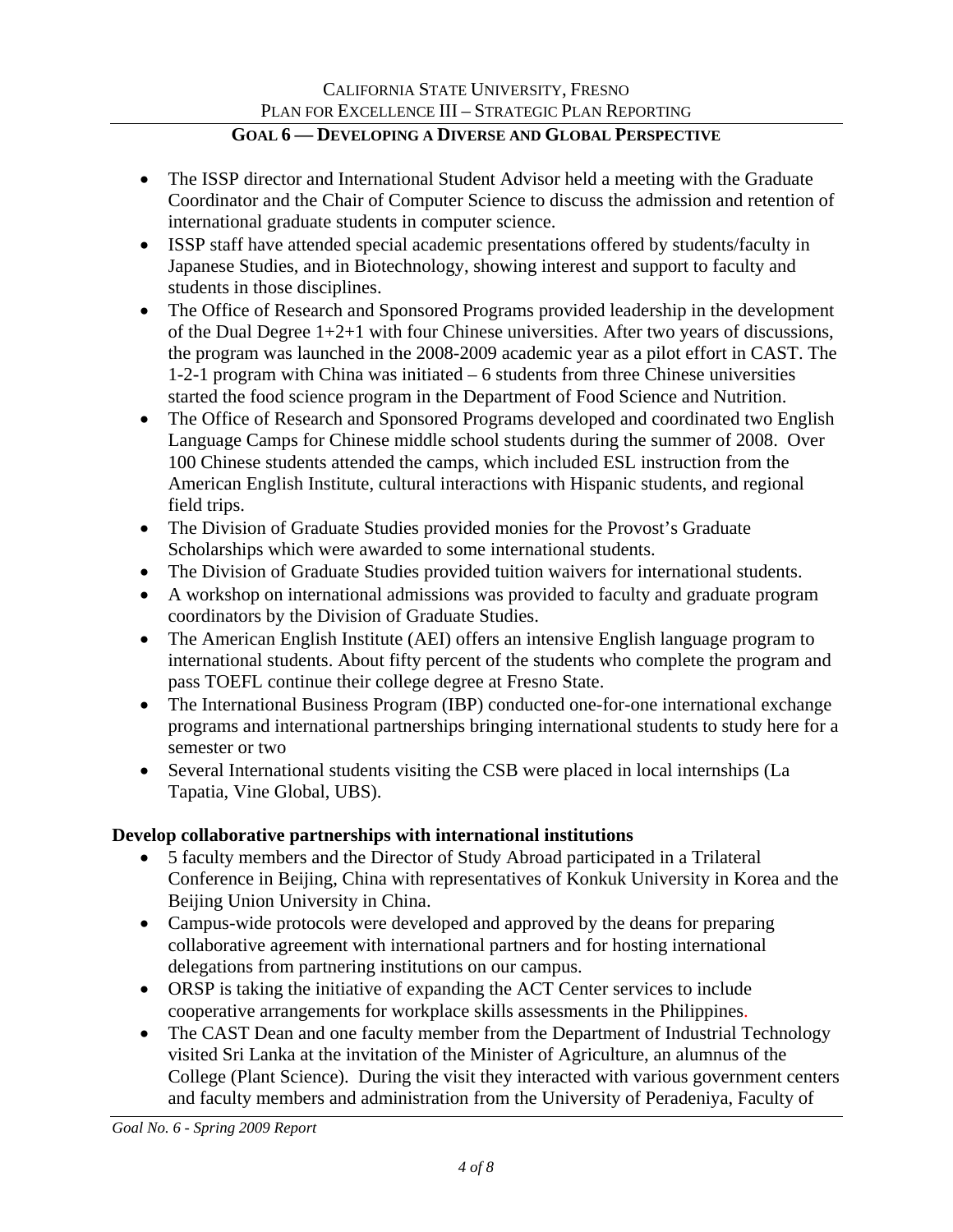Agriculture. The Dean gave the invited guest presentation for the opening of the National Center for Organic Agriculture. During February, March and April, we have hosted three faculty members from the University of Peradeniya for workshops on curriculum development and outcomes assessment, a project funded through the World Bank. This July, Dr. Sandra Witte, Associate Dean, will present workshops at the University of Peradeniya on outcomes assessment and assist faculty to develop plans for their newly revised curriculums.

- Plans are underway in CAST to host 7-8 government officials and university faculty from Anbar Province in Iraq. These individuals are key leaders in agriculture in the province. The meetings will focus on developing mutual areas of interest and developing future support for this province. The workshops are being coordinated through the office of Congressman Jim Costa.
- The campus hosted international visiting scholars and Fulbright fellows in a number of departments, including English, Linguistics.
- New collaborative agreements were signed with the University of Canada West in Victoria, Canada and the Vidyalankar Institute in Mumbai, India to funnel qualified international students to Fresno to complete their undergraduate degree programs at Fresno State.
- International Business Programs signed a new agreement with Universita di Pisa, Italy and is in the process of initiating agreements with University of Hertfordshire Business School, UK, Swiss Finance School of Business, Switzerland, and PGSM Business School, France.
- The UBC is the host for the U.S. Fresno Export Assistance Center (USEAC) which is part of the U.S. Department of Commerce. USEAC provides assistance to local companies seeking to export their products or services. USEAC also hosts Craig School of Business interns and organizes workshops and mini-conferences in collaboration with the UBC. "Access to Capital Workshop" held in November attracted 75 participants from various parts of California interested in securing capital for their business expansion abroad.
- Dr. Sarah Lam collaborated with officials from the Ministry of Education in Hong Kong who will be visiting schools in Clovis in April 2009.

## **Foster international collaborative research in areas of global significance**

- 19 visiting scholars came to campus in AY 08-09 to participate in collaborative research projects with Fresno State faculty and provide guest lectures in classes.
- Bob Wample, Department of Viticulture and Enology, gave the opening Plenary Lecture for the Conferencias da Tapada sponsored by the Center for Applied Botany of the Instituto Superior de Agronomia, Lisbon, Portugal in October.
- The First International Conference on Teaching About the Middle East in the 21st Century was held on campus in October 2008. Over 50 Middle East scholars from Israel, Palestine, Serbia, Germany, and all over the United States presented papers to large audiences of over 300 students, faculty, and community members.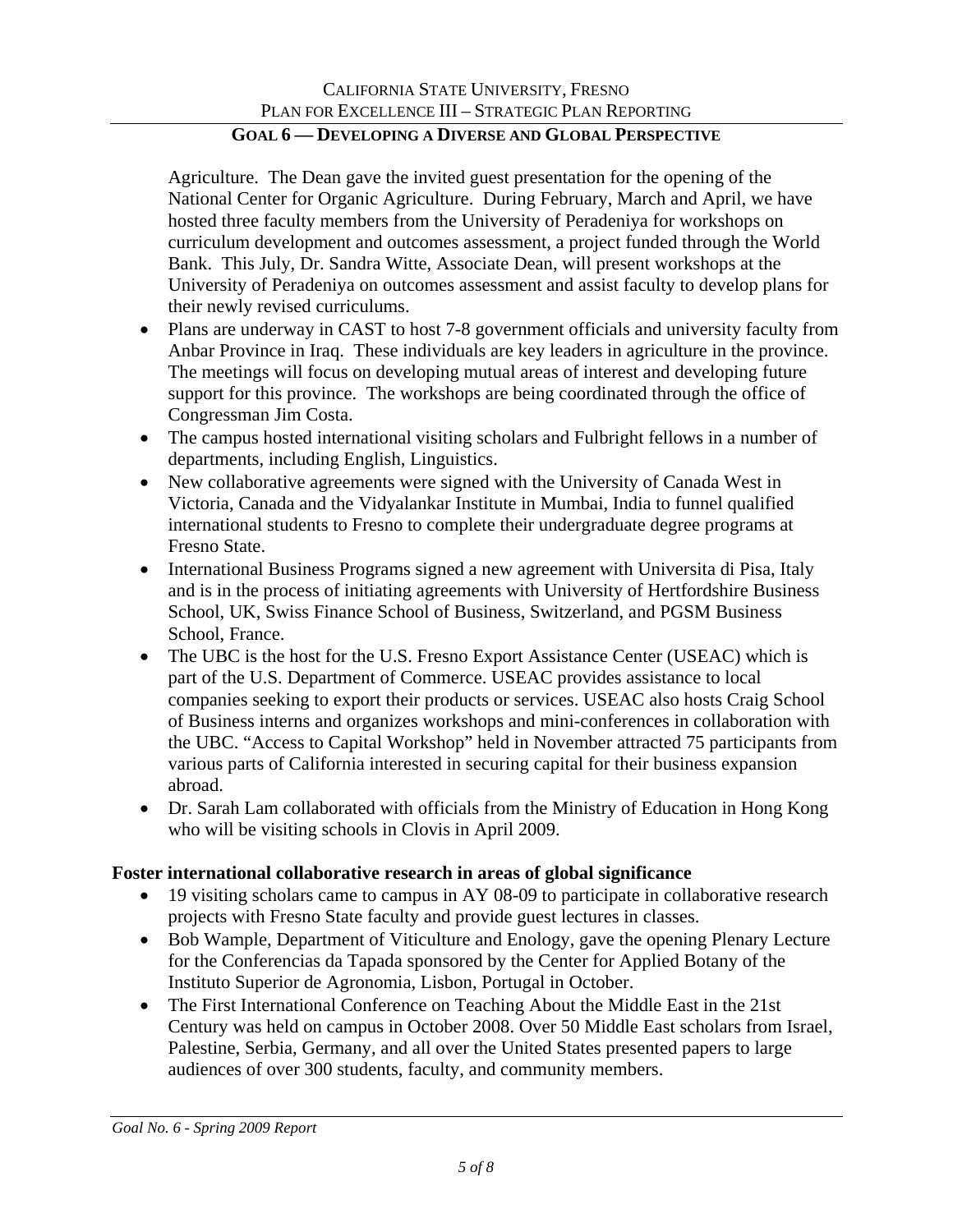- The sixteenth annual Global Finance Conference (GFC), organized by Manuchehr Shahrokhi, will be held in Hawaii in April 2009.
- The Finance and Business Law Department has two visiting scholars, one from China and another from Korea, in 2008-2009.
- The ISDS Department sponsored a visiting scholar from Poland who worked with a Fresno State faculty member on a multi-country research project about barriers to implementation of information technology in small and medium-sized businesses.
- Dr. Helda Pinzon Perez (Public Health) presented at Javeriana University, Columbia and discussed possibilities of collaboration for childhood obesity prevention. She also attended a meeting with representatives of the World Heart Federation and the Colombian Association of Tobacco Use Prevention in Bogota.
- Faculty from Niigata University in Japan visited with faculty in the department of Physical Therapy to discuss potential research collaborations
- Drs. Jyothi Bathina and Glenn DeVoogd (KSOEHD) provided 11 workshops and presentations on literacy instruction to schools and colleges at Balashram in Arua, Orissa, India and in MB Junior College in Muhbubnegar, Andra Pradesh, India.
- Drs. DeVoogd and Bathina (KSOEHD) are analyzing data taken on their trip to India to write in scholarly publications.
- Dr. Hong Shen from Special Education presented on special education extensively in China.
- Dr. Charles Won from LCOE is hosting two visiting scholars from Korea this year.
- Dr. Thomas Attard (LCOE) is the organizer and chair for Eleventh Pan American Congress of Applied Mechanics (PACAM XI) which will be held in January 2010 in Brazil.
- Dr. Thomas Attard (LCOE) hosted a visiting scholar from Greece in Summer 2008.
- Two faculty members from Political Science spent the fall semester in Spain through USAC.
- A faculty member from the Africana and American Indian Studies Program was awarded a Fulbright in Ghana
- Fresno State is a collaborating institute with the ATLAS experiment run out of the large Hadron collider facility at CERN, Switzerland. Dr. Yongsheng Gao and his postdoctoral fellow (physics) are the scientists involved in this prestigious international collaboration.
- Dr. D. Singleton (Physics) held a Fulbright Scholarship and spent 6 months in Russia conducting collaborative research at the Center for Gravitation and Fundamental Meteorology, Moscow.
- Drs. Gao and Bawa (Physics) travelled to Switzerland to undergo training at the CERN facility.
- Dr. M. Richaud (E&ES) participated in a cruise with the International Drilling Program in the Northern Atlantic Ocean to investigate the history of past climate change. In April, 2009, he will travel to the Galapagos Islands to participate in an NSF cruise to collect deep sediment cores. These cores will be the subject of study by his students.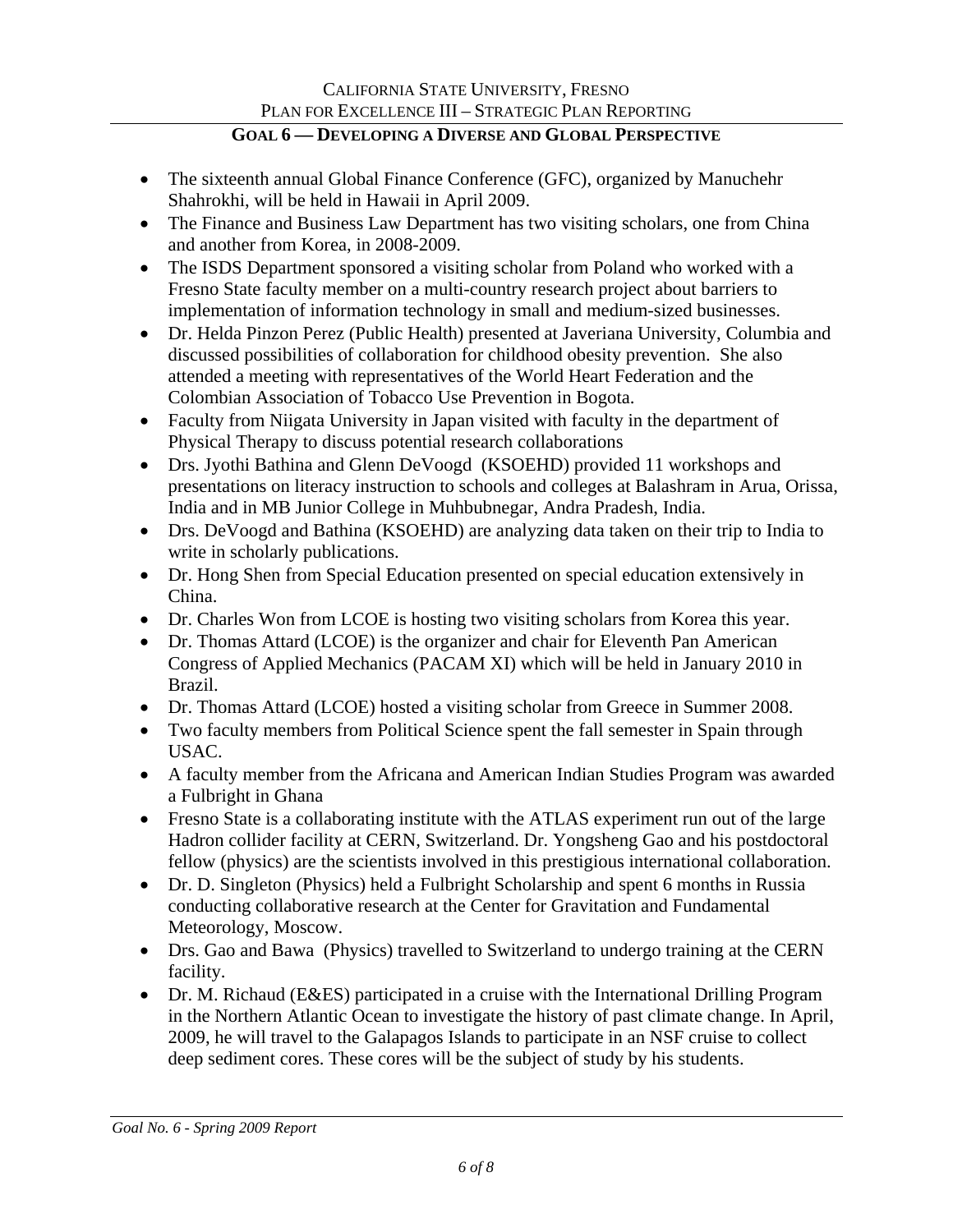#### **Include diverse and international perspectives in undergraduate and graduate curricula**

- Library collections provide the campus with diverse and international perspectives on research and culture
- Librarians have served abroad and bring those international perspectives to our campus (Ross)
- Library hosted international conferences (e.g. Beatrix Potter, Oz)
- The library will collaborate with International Student Services and Programs (ISSP) to host Fall 2009's "International Coffee Hour".
- The library received two major world's fair collections, the George R. Leighton collection and the Richard Barnhart collection which not only greatly enhances and expands our world's fair collection but also serves to attract an ever-growing national and international user base for this collection.
- The Keynote Concert Series brought eight international master virtuoso pianists to campus for the series.
- A Title VI grant from the US Department of Education was implemented for the development of two year language programs in Persian and Arabic and a minor in Middle East Studies.
- A new faculty member, Dr. Partow Houshmandrad, was recruited and hired as a lecturer to teach Persian Language and World Music.
- The College of Social Sciences created a new committee to look at the development of international courses and programs.
- COSS created a new Global Certificate program that has been sent to the University Curriculum Committee.
- A survey identified 157 foreign-born faculty members, who represent an important human resource in international education on campus.
- Three colleges highlighted their international activities during International Education Week, which is observed nationally each year in November.
- A new topics course (CI 180T), "Teaching English in Mexico and Learning Mayan History, Culture, and Education in the Yucatan," was offered as an elective in July 2008 to graduate students in the M.A. in Education-C&I and the MAT programs. The course had an extensive service-learning component. Supported by a FRESNO STATE International Programs grant, students traveled to the Yucatan Peninsula, learned about the cultural and historical heritage of the indigenous Maya while living in a convent, and taught English language skills to middle school aged children.

## **Develop strategies and offer learning experiences that will assist students to become culturally competent**

- The campus-wide Advisory Council for the Study Abroad and International Exchanges Office met to discuss college level strategic planning themes that reflect the university's engagement in the 7 Revolutions.
- The library's Multicultural Committee sponsored two exhibits, one featuring foods of various ethnic groups in the Valley and the other on California History and the Mexican War, a collaboration with the Department of Chicano/Latin American Studies.